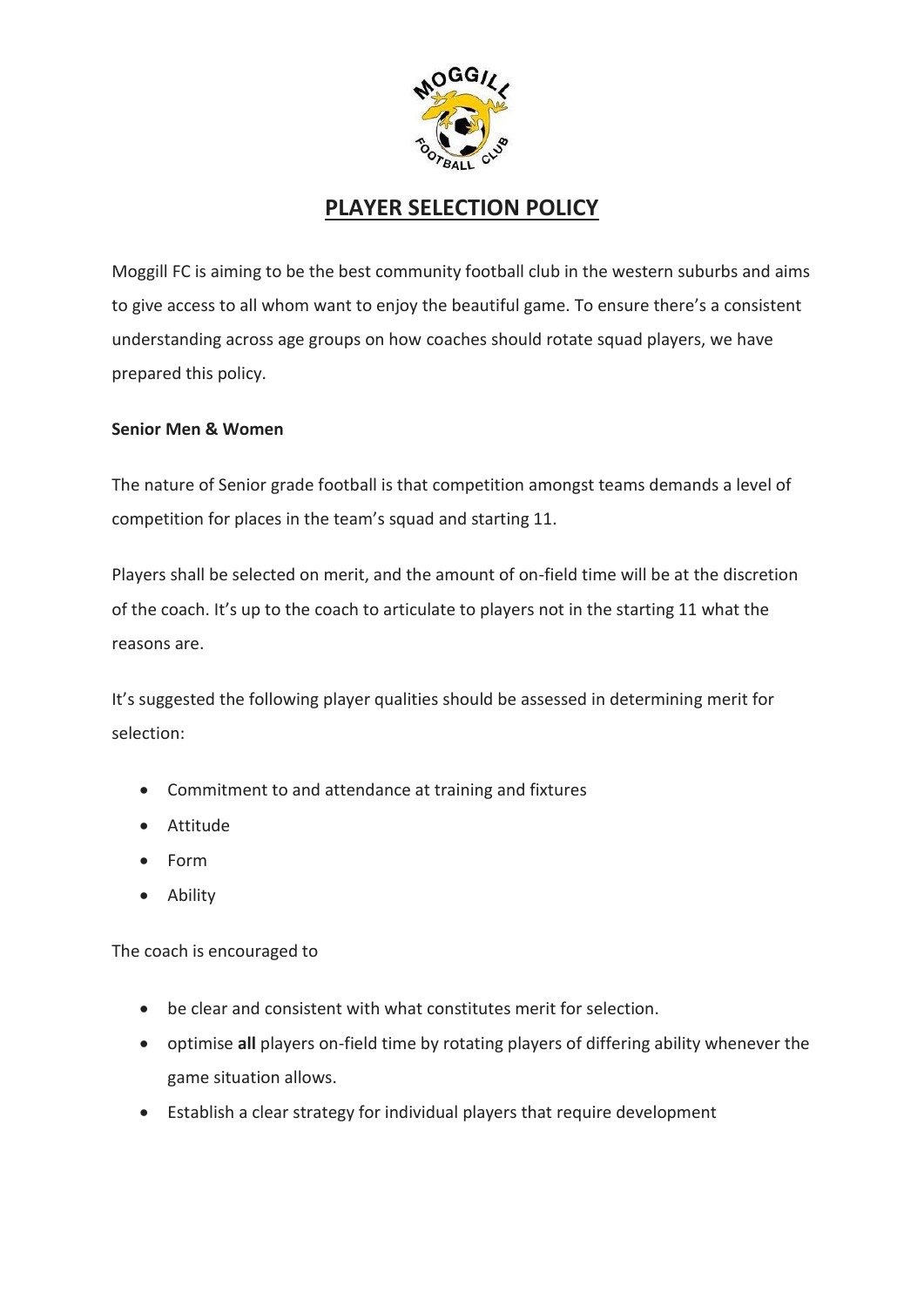

## **JUNIORS (U13 to U16)**

The teenage years are typically key in skills progression of young football players, and the prime focus should be on player development. Winning games and competitions can be instrumental in creating a healthy and attractive culture, but this should not be sought at the expense of player development.

Over the course of the season the coach shall aim to give equal game time to all players. Coaches are encouraged to identify development needs of all players and develop strategies with individual players that require skill development.

The starting 11 for any given game can be selected on merit at the coach's discretion. Some variation, however, is recommended to avoid emphasising any skills gap to individuals. Any merit system employed for selection shall be clearly explained.

It's suggested the following player qualities should be assessed in determining merit for selection:

- Commitment to and attendance at training and fixtures
- Attitude
- Form
- Ability

The coach is encouraged to

- be clear and consistent with what constitutes merit for selection.
- Keep a note of individual player's game time with a view to maintaining and demonstrating equality across the season
- Establish a clear strategy for individual players that require development